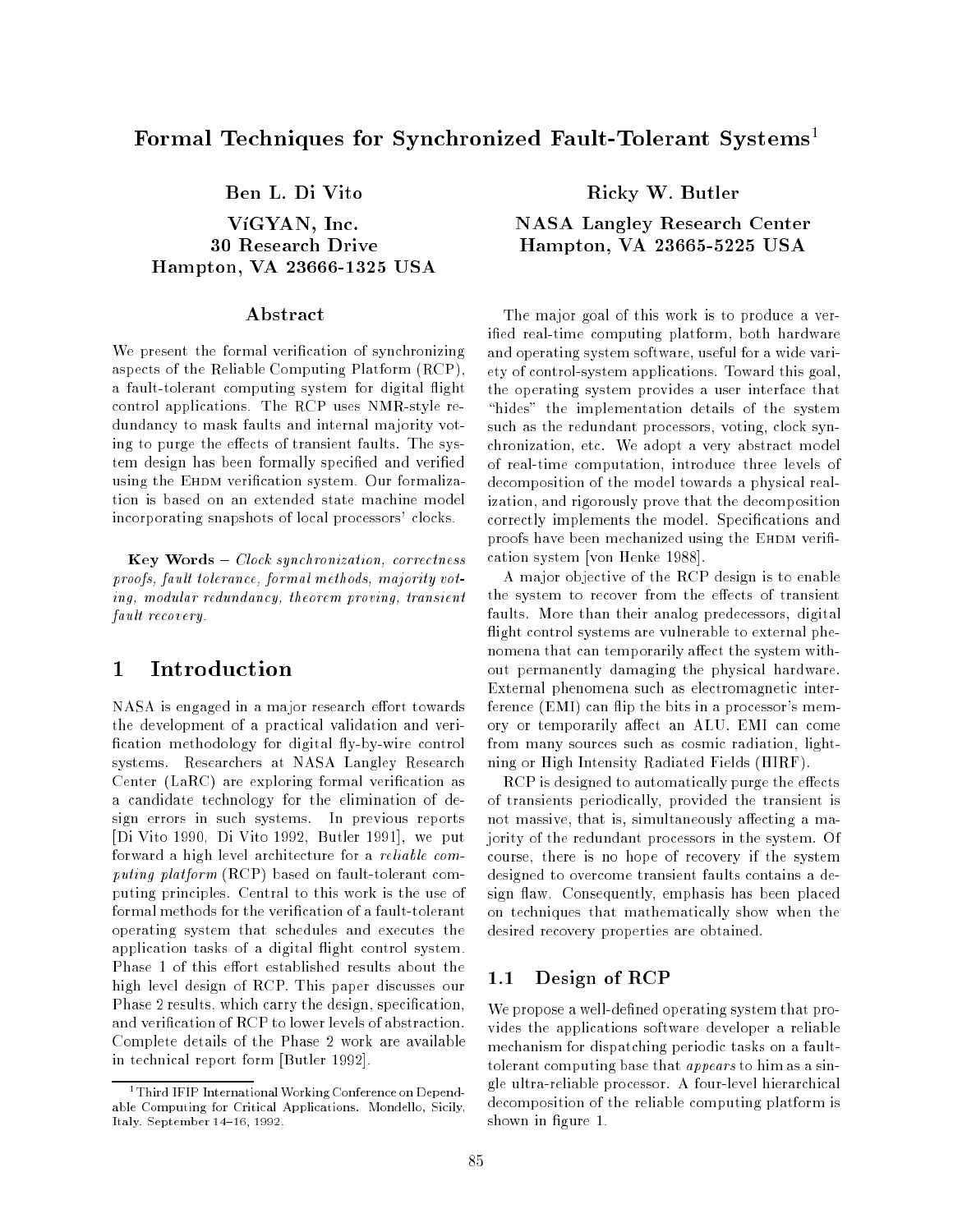

Figure 1: Hierarchical specification of RCP.

The top level of the hierarchy describes the operating system as a function that sequentially invokes application tasks. This view of the operating system will be referred to as the *uniprocessor model*, which forms the top-level requirement for the RCP.

Fault tolerance is achieved by voting the results computed by the replicated processors operating on identical inputs. Interactive consistency checks on sensor inputs and voting of actuator outputs requires synchronization of the replicated processors. The second level in the hierarchy describes the operating system as a synchronous system where each replicated processor executes the same application tasks. The existence of a global time base, an interactive consistency mechanism and a reliable voting mechanism are assumed at this level.

Although not anticipated during the Phase 1 effort, another layer of refinement was inserted before the introduction of asynchrony. Level 3 of the hierarchy breaks a frame into four sequential phases. This allows a more explicit modeling of interprocessor communication and the time phasing of computation, communication, and voting. The use of this intermediate model avoids introducing these issues along with those of real time, thus preventing an overload of details in the proof process.

At the fourth level, the assumptions of the synchronous model must be discharged. Rushby and von Henke [Rushby 1989] report on the formal verication of Lamport and Melliar-Smith's [Lamport 1985] interactive-convergence clock synchronization algorithm. This algorithm can serve as a foundation for the implementation of the replicated system as a collection of asynchronously operating processors. Dedicated hardware implementations of the clock synchronization function are a long-term goal.

Figure 2 depicts the generic hardware architecture assumed for implementing the replicated sys-



Figure 2: Generic hardware architecture.

tem. Single-source sensor inputs are distributed by special purpose hardware executing a Byzantine agreement algorithm. Replicated actuator outputs are all delivered in parallel to the actuators, where force-sum voting occurs. Interprocessor communication links allow replicated processors to exchange and vote on the results of task computations. As previously suggested, clock synchronization hardware will be added to the architecture as well.

#### 1.2 Previous Efforts

Many techniques for implementing fault-tolerance through redundancy have been developed over the past decade, e.g. SIFT [Goldberg 1984], FTMP [Hopkins 1978], FTP [Lala 1986], MAFT [Walter 1985], and MARS [Kopetz 1989]. An often overlooked but signicant factor in the development process is the approach to system verification. In SIFT and MAFT, serious consideration was given to the need to mathematically reason about the system. In FTMP and FTP, the verification concept was almost exclusively testing.

Among previous efforts, only the SIFT project attempted to use formal methods [Moser 1987]. Although the SIFT operating system was never completely veried [NASA 1983], the concept of Byzantine Generals algorithms was developed [Lamport 1982] as was the first fault-tolerant clock synchronization algorithm with a mathematical performance proof [Lamport 1985]. Other theoretical investigations have also addressed the problems of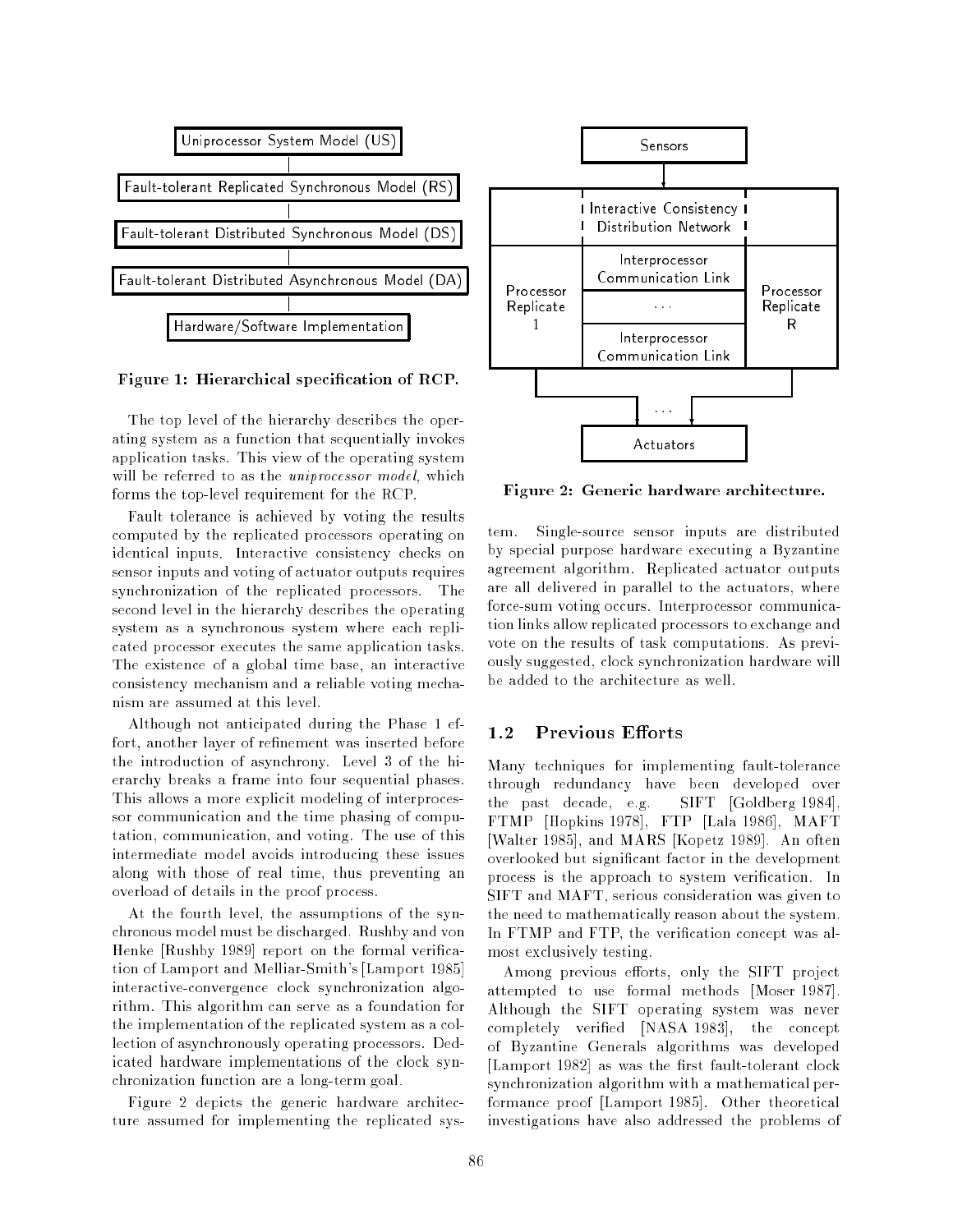replicated systems [Mancini 1988].

Some recent work has focused on problems related to the style of fault-tolerant computing adopted by RCP. Rushby has studied a fault masking and transient recovery model and created a formalization of it using EHDM [Rushby 1991, Rushby 1992]. Rushby's model is more general than ours, but assumes a tighter degree of synchronization where voting takes place after every task execution. In addition, Shankar has undertaken the formalization of a general scheme for modeling fault-tolerant clock synchronization algorithms [Shankar 1991, Shankar 1992]. Several efforts in hardware verication are likewise relevant. Bevier and Young have verified a circuit design for performing interactive consistency [Bevier 1991], while Srivas and Bickford have carried out a similar activity [Srivas 1991]. Schubert and Levitt have veried the design of processor support circuitry, namely a memory management unit [Schubert 1991].

#### $\overline{2}$ Modeling Approach

The specification of the Reliable Computing Platform (RCP) is based on state machine concepts. A system state models the memory contents of all processors as well as auxiliary variables such as the fault status of each processor. This latter type of information may not be observable by a running system, but provides a way to express precise specications. System behavior is described by specifying an initial state and the allowable transitions from one state to another. A transition specification must determine (or constrain) the allowable destination states in terms of the current state and current inputs. The intended interpretation is that each component of the state models the local state of one processor and its associated hardware.

RCP specications are given in relational form. This enables one to leave unspecified the behavior of a faulty component. Consider the example below.

$$
R_{tran}: function[State, State \rightarrow bool] =
$$
  

$$
(\lambda s, t: nonfaulty(s(i)) \supset t(i) = f(s(i)))
$$

In the relation  $R_{tran}$ , if component *i* of state *s* is nonfaulty, then component  $i$  of the next state  $t$  is constrained to equal  $f(s(i))$ . For other values of i, that is, when  $s(i)$  is faulty, the next state value  $t(i)$  is unspecied. Any behavior of the faulty component is acceptable in the specification defined by  $R_{tran}$ .

It is important to note that the modeling of component hardware faults is for specification purposes only and reflects no self-cognizance on the part of the running system. We assume a nonreconfigurable

architecture that is capable of masking the effects of faults, but makes no attempt to detect or diagnose those faults. Transient fault recovery is the result of an automatic, continuous voting process; no explicit invocation is involved.

## 2.1 RCP State Machines

The RCP specification consists of four separate models of the system: Uniprocessor System (US), Replicated Synchronous (RS), Distributed Synchronous (DS), Distributed Asynchronous (DA). Each of these specifications is in some sense complete; however, they are written at different levels of abstraction and describe the behavior of the system with different degrees of detail.

- 1. Uniprocessor System layer (US). This constitutes the top-level specification of the functional system behavior defined in terms of an idealized, fault-free computation mechanism. This specication is the correctness criterion to be met by all lower level designs.
- 2. Replicated Synchronous layer (RS). Processors are replicated and the state machine makes global transitions as if all processors were perfectly synchronized. Interprocessor communication is implicit at this layer. Fault tolerance is achieved using exact-match voting on the results computed by the replicated processors operating on identical inputs.
- 3. Distributed Synchronous layer (DS). Next, the interprocessor communication mechanism is modeled and transitions for the RS layer machine are broken into a series of subtransitions. Activity on the separate processors is still assumed to occur synchronously. Interprocessor communication is accomplished using a simple mailbox scheme.
- 4. Distributed Asynchronous layer (DA). Finally, the lowest layer relaxes the assumption of synchrony and allows each processor to run on its own independent clock. Clock time and real time are introduced into the modeling formalism. The DA machine requires an underlying clock synchronization mechanism.

Most of this paper will concentrate on the DA layer specification and its proof.

The basic design strategy is to use a fault-tolerant clock synchronization algorithm as the foundation for the operating system, providing a global time base for the system. Although the synchronization is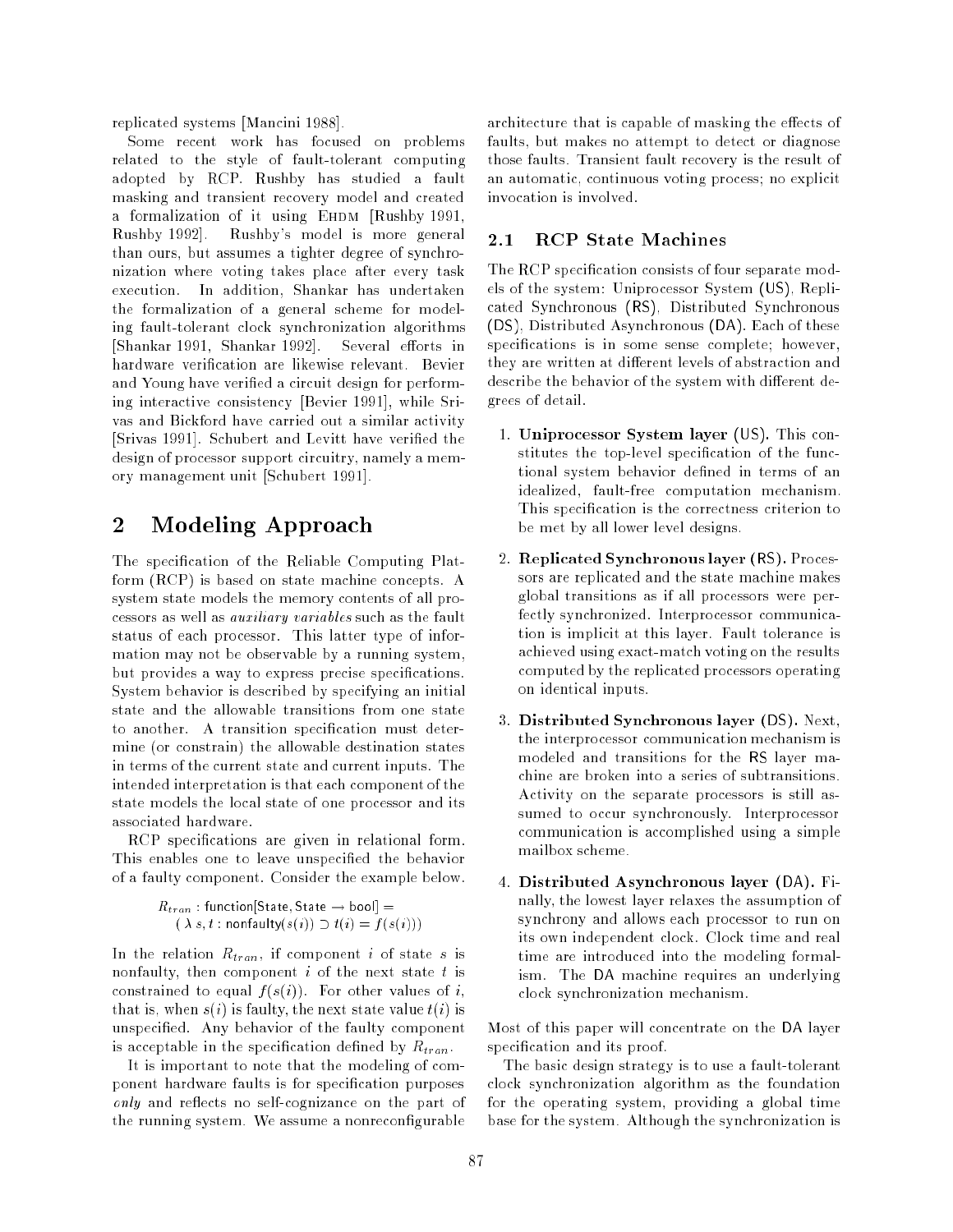not perfect, it is possible to develop a reliable communications scheme where the system clock skew is strictly bounded. For all working clocks  $p$  and  $q$ , the synchronization algorithm provides a bounded clock skew  $\delta$  between p and q, assuming that the number of faulty clocks, say m, does not exceed (nrep-1)/3, where nrep is the number of replicated processors. This property enables a simple communications protocol to be established whereby the receiver waits until maxb +  $\delta$  after a pre-determined broadcast time before reading a message (maxb is the maximum communication delay).

Each processor in the system executes the same set of application tasks during every cycle of a continuously repeating task schedule. A schedule comprises a fixed number of frames, each frame\_time units of time long. A frame is further decomposed into four phases: compute, broadcast, vote and sync. During the compute phase, all of the applications tasks scheduled for this frame are executed.<sup>2</sup> The results of all tasks that are to be voted this frame are then loaded into the outgoing mailbox, initiating a broadcast send operation. During the next phase, the broadcast phase, the system merely waits a sufficient amount of time (maxb  $+ \delta$ ) to allow all of the messages to be delivered. During the vote phase, each processor retrieves all of the replicated data from each processor and performs a voting operation. Typically, majority voting is used for each of the selected state elements. The processor then replaces its local memory with the voted values. Finally, the clock synchronization algorithm is executed during the sync phase. Although conceptually this can be performed in either software or hardware, we intend to use a hardware implementation.

### 2.2 Extended State Machine Model

Formalizing the behavior of the Distributed Asynchronous layer requires a means of incorporating time. We accomplish this by formulating an extended state machine model that includes a notion of local clock time for each processor. It also recognizes several types of transitions or operations that can be invoked by each processor. The type of operation dictates which special constraints are imposed on state transitions for certain components.

The time-extended state machine model allows for autonomous local clocks on each processor to be modeled using snapshots of clock time coinciding with state transitions. Clock values within a state represent the time at which the last transition occurred (time current state was entered). If a state was entered by processor  $p$  at time  $T$  and is occupied for a duration D, the next transition occurs for p at time  $T + D$  and this clock value is recorded for p in the next state. A function  $c_p(T)$  is assumed to map local clock values for processor  $p$  into real time. Notationally,  $s(i)$  lelock refers to the (logical) clock-time snapshot of processor <sup>i</sup>'s clock in state s.

Clocks may become skewed in real time. Consequently, the occurrence of corresponding events on different processors may be skewed in real time. A state transition for the DA state machine corresponds to an aggregate transition in which each processor experiences the same event, such as completing one phase of a frame and beginning the next. Each processor may experience the event at different real times and even different clock times if duration values are not identical.

Four classes of operations are distinguished:

- 1. L: Purely local processing that involves no broadcast communication or mailbox access.
- 2. B: Broadcast communication where a send is initiated when the state is entered and must be completed before the next transition.
- 3. R: Local processing that involves no send operations, but does include reading of mailbox values.
- 4. C: Clock synchronization operations that may cause the local clock to be adjusted and appear to be discontinuous.

We make the simplifying assumption that the duration spent in each state, except those of type C, is nominally a fixed amount of clock time. Allowances need to be made, however, for small variations in the actual clock time used by real processors. Thus if  $\nu$  is the maximum rate of variation and  $D_I, D_A$  are the intended and actual durations, then  $|D_A - D_I| \leq \nu D_I$  must hold.

#### The Proof Method  $2.3$

The proof method is a variation of the classical algebraic technique of showing that a homomorphism exists. Such a proof can be visualized as showing that a diagram "commutes" (figure 3). Consider two adjacent levels of abstraction, called the top and bottom levels for convenience. At the top level we nave a current state,  $s$  , a destination state,  $\iota$  , and a transition that relates the two. The properties of the transition are given as a mathematical relation,

<sup>&</sup>lt;sup>2</sup> Multi-rate scheduling is accomplished in RCP by having a task execute every  $n$  frames, where  $n$  may be chosen differently for each task.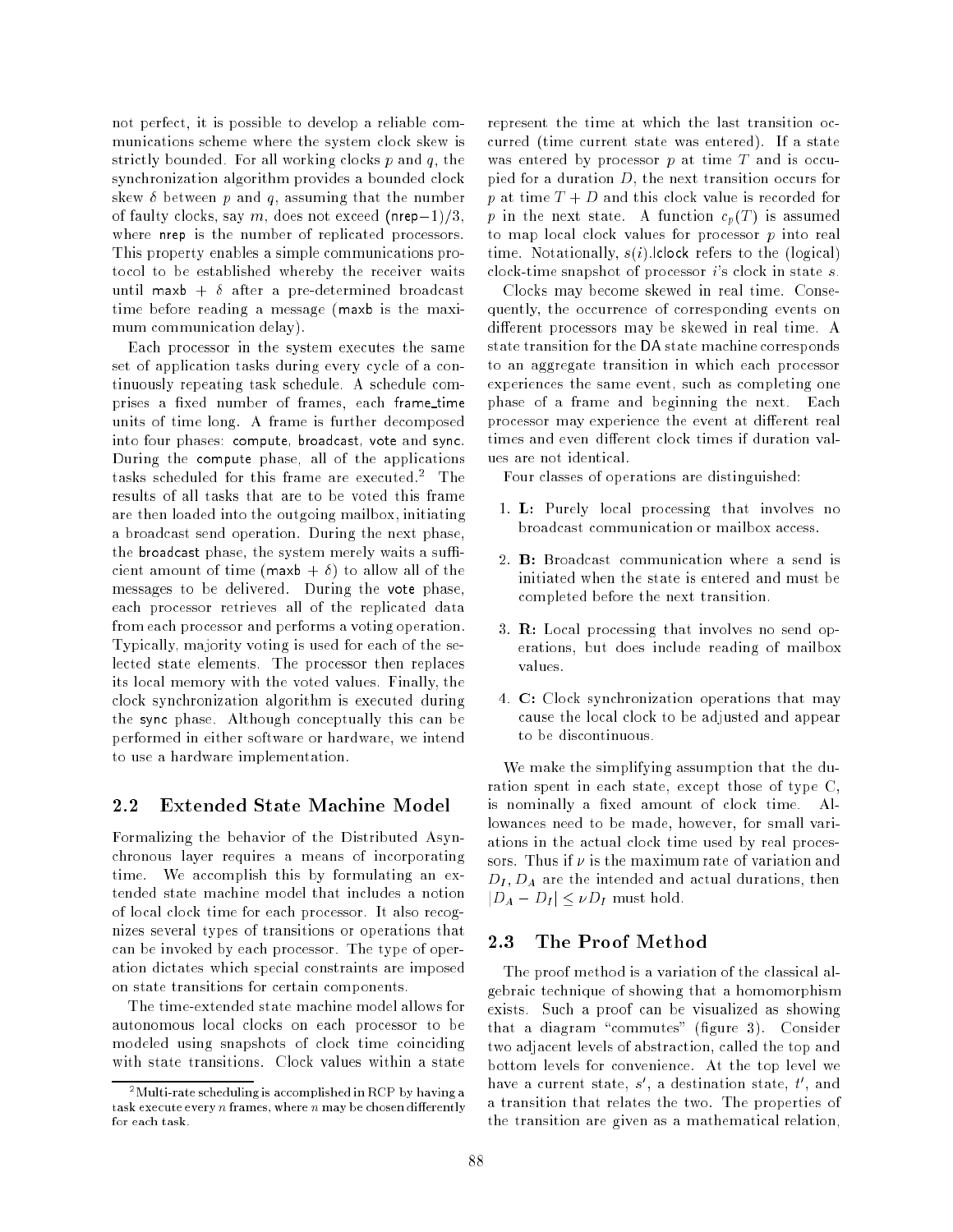

Figure 3: States, transitions, and mappings.

 $\mathcal{N}_{top}(s_\rightarrow{}t_\rightarrow{})$ . Similarly, the bottom level consists of states,  $s$  and  $t$ , and a transition that relates the two,  $N_{bottom}(s, t)$ . The state values at the bottom level are related to the state values at the top level by way of a mapping function, map. To establish that the bottom level implements the top level one must show that the diagram commutes (in a sense meant for relations instead of functions):

$$
\mathcal{N}_{bottom}(s,t) \supset \mathcal{N}_{top}(map(s),map(t))
$$

where  $map(s) = s$  and  $map(t) = t$  in the diagram. One must also show that initial states map up:

$$
\mathcal{I}_{bottom}(s) \supset \mathcal{I}_{top}(map(s))
$$

An additional consideration in constructing such proofs is that only states reachable from an initial state are relevant. Thus, it suffices to prove a conditional form of commutativity that assumes transitions always begin from reachable states. A weaker form of the theorem is then called for:

 $\mathcal{R}(s) \wedge \mathcal{N}_{bottom}(s,t) \supset \mathcal{N}_{top}(map(s),map(t))$ 

where  $R$  is a reachability predicate. This form enables proofs that proceed by first establishing state invariants. Each invariant is shown to hold for all reachable states using a specialized induction schema and then invoked as a lemma in the main proof.

By carrying out such proofs for each adjacent pair of specification layers in figure 1, we construct a transitive argument that the lowest layer correctly implements the top-most layer. This is equivalent to a direct proof from bottom to top using the functional composition of all the mappings. Such a large proof is difficult to accomplish in practice; hence the use of a layered approach.

### 2.4 EHDM Language and Verification System

Design verification in RCP has been carried out using EHDM. The EHDM verification system

[von Henke 1988] is a mature tool, which has been under development by SRI International since 1983 and followed their earlier work on HDM. It comprises a highly integrated environment for formal system development. The specication language is based on a higher-order logic with features supporting module structure and parameterization. An operational subset of the language can be automatically translated to Ada.

EHDM contains an automated theorem prover to support proving in the higher-order logic. Decision procedures for several arithmetic domains are embedded in the system. Users invoke the prover by writing a proof directive in the specification language, stating explicit premises and any necessary substitutions.

## 3 Clock Time and Real Time

In this section we discuss the synchronization theory upon which the DA specication depends. Although the RCP architecture does not depend on any particular clock synchronization algorithm, we have used the specication for the interactive consistency algorithm  $(ICA)$  [Lamport 1985] since EHDM specifications for ICA already exist [Rushby 1989].

The formal definition of a clock is fundamental. A clock can be modeled as a function from real time  $t$ to clock time  $T: C(t) = T$  or as a function from clock time to real time:  $c(T) = t$ . Since the ICA theory was expressed in terms of the latter, we will also be modeling clocks as functions from clock time to real time. We must be careful to distinguish between an uncorrected clock and a clock being resynchronized periodically. We use the notation  $c(T)$  for an uncorrected clock and  $rt^{(i)}(T)$  to represent a synchronized clock during its *i*th frame.<sup>4</sup>

#### 3.1 Fault Model for Clocks

In addition to requirements conditioned on having a nonfaulty processor, the DA specifications are concerned with having a nonfaulty clock as well. It is assumed that the clock is an independent piece of hardware whose faults can be isolated from those of the corresponding processor. Although some implementations of a fault-tolerant architecture such as RCP could execute part of the clock synchronization function in software, thereby making clock

<sup>3</sup>We will use the now standard convention of representing clock time with capital letters and real time with lower case letters.

 $\lceil$  Inis differs from the notation,  $\ell^{n+1}$ , used in [Rushby 1989].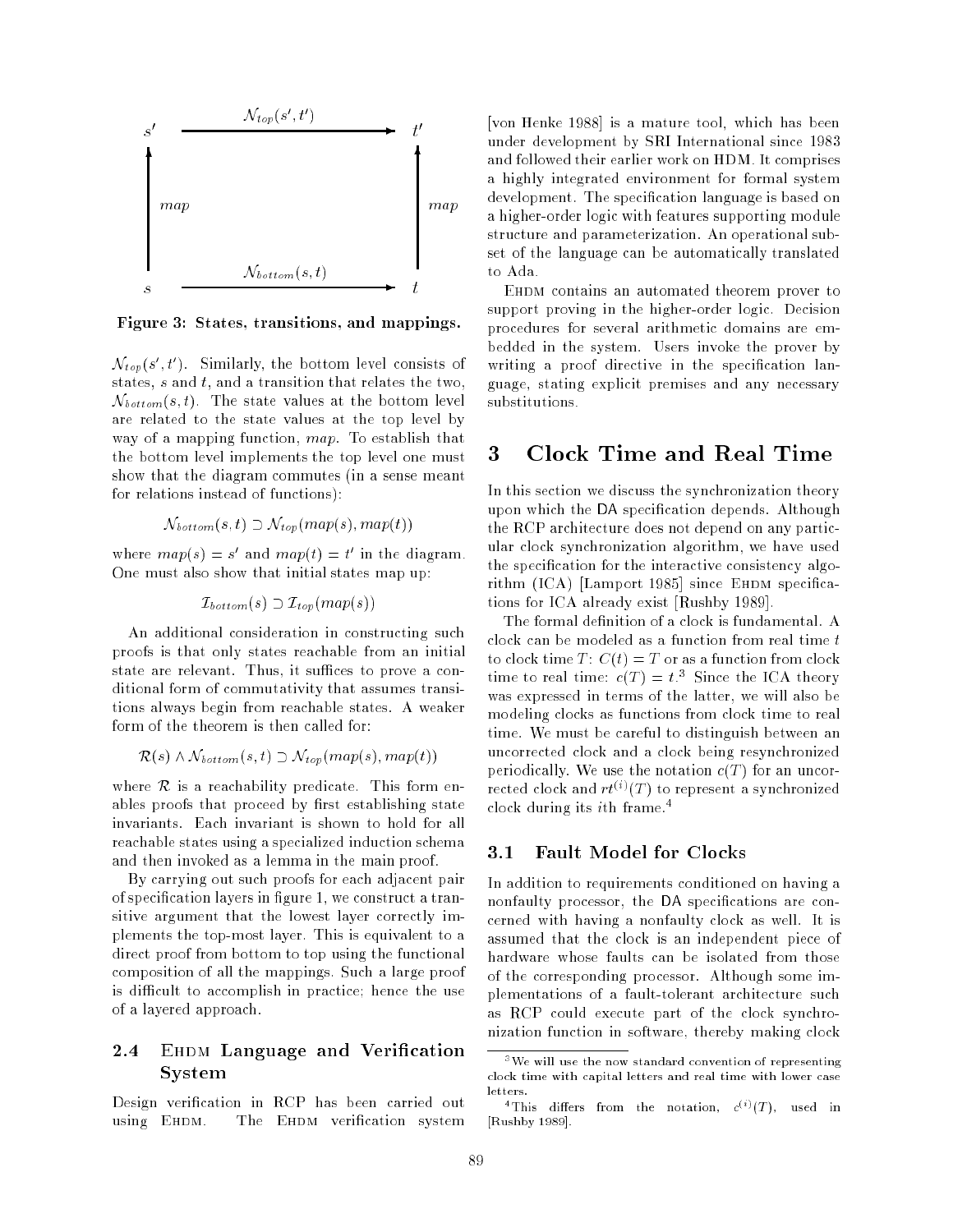faults and processor faults mutually dependent, we assume that RCP implementations will have a dedicated hardware clock synchronization function. This means that a clock can continue to function properly during a transient fault period on its adjoining processor. The converse is not true, however. Since the software executing on a processor depends on the clock to properly schedule events, a nonfaulty processor having a faulty clock may produce errors. Therefore, a one-way fault dependency exists.

Good clocks have different drift rates with respect to perfect time. Nevertheless, this drift rate can be bounded. Thus, we define a good clock as one whose drift rate is strictly bounded by  $\rho/2$ . A clock is "good", i.e., a predicate good\_clock( $T_0, T_n$ ) is true, between clock times  $T_0$  and  $T_n$  iff:

$$
\forall T_1, T_2 : T_0 \le T_1 \le T_n \land T_0 \le T_2 \le T_n \supset |c_p(T_1) - c_p(T_2) - (T_1 - T_2)| \le \frac{\rho}{2} * |T_1 - T_2|
$$

The synchronization algorithm is executed once every frame of duration frame time. The notation  $T^{(i)}$  is used to represent the start of the *i*th frame at time  $T^0 + i *$  frame\_time. The notation  $T \in R^{(i)}$ means that  $T$  falls in the *i*th frame, that is,

<sup>9</sup> : 0 frame time ^ <sup>T</sup> <sup>=</sup> <sup>T</sup> (i) +

During the ith frame the synchronized clock on processor p,  $rt_p$ , is defined by  $rt_p(i,T) = c_p(T + \textsf{Corr}_p^{(i)})$  $p \rightarrow$ , where Corr is the cumulative sum of the corrections that have been made to the (logical) clock.

Note that in order for a clock to be nonfaulty in the current frame it is necessary that it has been working continuously from time zerof:

goodclock $(p, T^{\vee}) + \text{Corr}_p^{\vee\wedge}, T^{\vee\vee\vee\vee} + \text{Corr}_p^{\vee\wedge})$ 

From these definitions we state the condition of having enough good clocks to maintain synchronization:

```
enough clocks: function [period \rightarrow bool] =
   (\lambda i : 3 * num\_good\_clocks(i, nrep) > 2 * nrep)
```
### 3.2 Clock Synchronization

Clock synchronization theory provides two important properties about the clock synchronization algorithm, namely that the skew between good clocks is bounded and that the correction to a good clock is always bounded. The maximum skew is denoted by  $\delta$  and the maximum correction is denoted by  $\Sigma$ . More formally, for all nonfaulty clocks  $p$  and  $q$ , two conditions obtain:

S1: 
$$
\forall T \in R^{(i)} : |rt_p^{(i)}(T) - rt_q^{(i)}(T)| < \delta
$$
  
S2:  $|Corr_p^{(i+1)} - Corr_p^{(i)}| < \Sigma$ 

The value of  $\delta$  is determined by several key parameters of the synchronization system:  $\rho, \epsilon, \delta_0, m$ , nrep. The parameter  $\epsilon$  is a bound on the error in reading another processor's clock.  $\delta_0$  is an upper bound on the initial clock skew and  $m$  is the maximum number of faulty clocks.

The main synchronization theorem is:

$$
\begin{array}{ll}\texttt{sync\_thm: Theorem enough\_clocks(i)} \supset \\ (\forall\, p, q\, : \; (\forall T: T \in R^{(i)} \land \\ \texttt{nonfaulty\_clock}(p, i) \land \texttt{nonfaulty\_clock}(q, i) \\ \supset |r t_p^{(i)}(T) - r t_q^{(i)}(T)| \leq \delta))\end{array}
$$

The proof that DA implements DS depends crucially upon this theorem.

### 3.3 Implementation Restrictions

Recall that the DA extended state machine model recognized four different classes of state transition:  $\tt L, B, R, C.$  Although each is used for a different phase of the frame, the transition types were introduced because operation restrictions must be imposed on implementations to correctly realize the DA specifications. Failure to satisfy these restrictions can render an implementation at odds with the underlying execution model, where shared data objects are subject to the problems of concurrency. The set of constraints on the DA model's implementation concerns possible concurrent accesses to the mailboxes.

While a broadcast send operation is in progress, the receivers' mailbox values are undefined. If the operation is allowed sufficient time to complete, the mailbox values will match the original values sent. If insufficient time is allowed, or a broadcast operation is begun immediately following the current one, the final mailbox value cannot be assured. Furthermore, we make the additional restriction that all other uses of the mailbox be limited to read-only accesses. This provides a simple sufficient condition for noninterfering use of the mailboxes, thereby avoiding more complex mutual exclusion restrictions.

Operation Restrictions. Let <sup>s</sup> and <sup>t</sup> be successive DA states, <sup>i</sup> be the processor with the earliest value of  $c_i(s(i))$ . lclock), and <sup>j</sup> be the processor with the latest value of  $c_i(t(j))$ . lelock). If s corresponds to a broadcast (B) operation, all processors must have completed the previous operation of type R by time  $c_i(s(i))$ : clock), and the next operation of type B can begin no earlier than time  $c_i(t(j))$ . lelock). No processor may write to

 $5$ This is a limitation not of RCP, but of existing, mechanically veried fault-tolerant clock synchronization theory. Future work will concentrate on how to make clock synchronization robust in the presence of transient faults.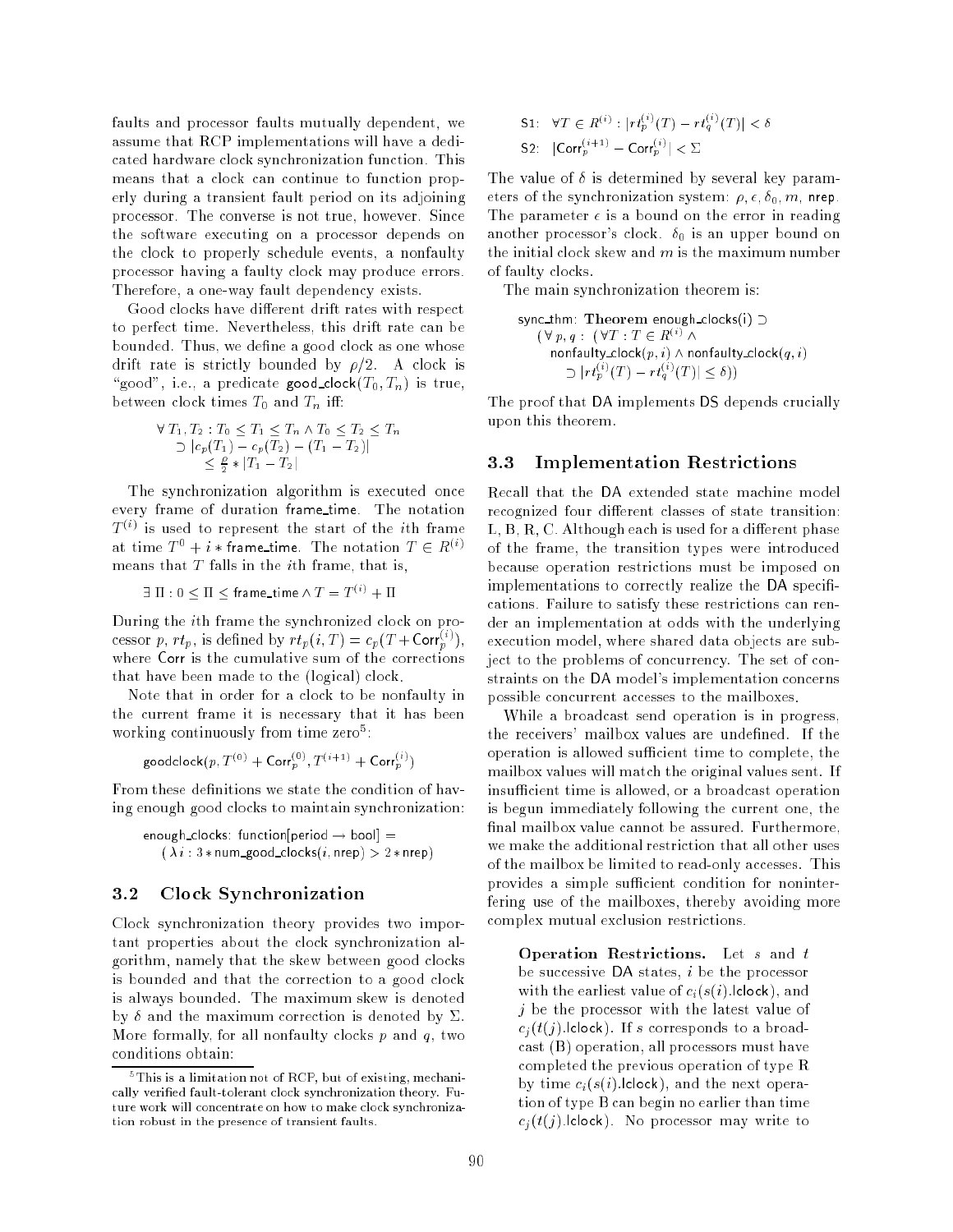its mailbox during an operation of type B  $or R.$ 

By introducing a prescribed discipline on the use of mailboxes, we ensure that the axiom describing broadcast communication can be legitimately used in the DA proof. Although the restrictions are expressed in terms of real time inequalities over all processors' clocks, it is possible to derive sufficient conditions that satisfy the restrictions and can be established from local processor specifications only, assuming a clock synchronization mechanism is in place.

#### Design Specifications  $\overline{4}$

The RCP specifications are expressed in terms of some common types and constants, declared in EHDM as follows:

```
Pstate: Type (* computation state *)
inputs: Type (* sensor inputs *)
outputs: Type (* actuator outputs *)
nrep: nat (* number of processors *)
```
Mailboxes and their unit of information exchange are provided with types:

```
MB : Type (* mailbox entry *)MBvec: Type = array [processors] of MB
```
This scheme provides one slot in the mailbox array for each replicated processor.

In the following, we present a sketch of the specifications for the US and DA layers. To keep the presentation brief, we omit the RS and DS specifications. Details can be found in [Butler 1992].

#### 4.1 US Specification

The US specification is very simple:

$$
\mathcal{N}_{us}: \text{ function}[ \textsf{Pstate}, \textsf{Pstate}, \textsf{inputs} \rightarrow \textsf{bool} ] = \\ (\lambda \ s, t, u : t = f_c(u, s))
$$

The function  $\mathcal{N}_{us}$  defines the transition relation between the current state and the next state. We require that the computation performed by the uniprocessor system be deterministic and can be modeled by a function  $fe$ . inputs  $\wedge$  i state  $\wedge$  i state. To fit the relational, nondeterministic state machine model we simply equate  $\mathcal{N}_{us}(s,t,u)$  to the predicate  $t = f_c(u, s)$ .

External system outputs are selected from the values computed by  $f_c$ . The function  $f_a$ : Pstate  $\rightarrow$ outputs denotes the selection of state variable values

to be sent to the actuators. The type outputs represents a composite of actuator output types.

While there is no explicit mention of time in the US model, it is intended that a transition correspond to one frame of the execution schedule.

The constant initial proc state represents the initial Pstate value when computation begins.

> initial us: function [Pstate  $\rightarrow$  bool] =  $(\lambda s : s = \text{initial\_proc\_state})$

Although the initial state value is unique, initial us is expressed in predicate form for consistency with the overall relational method of specification.

#### 4.2 DA Specication

The DA specification permits each processor to run asynchronously. Every processor in the system has its own clock and task executions on one processor take place at different times than on other processors. Nevertheless, the model at this level explicitly takes advantage of the fact that the clocks of the system are synchronized to within a bounded skew  $\delta.$ 

```
da-proc state: Type =Record healthy : nat;
          proc state : Pstate;
          mailbox : MBvec;
         lclock : logical clocktime;
         cum_delta : number
   end record
da-proc-array: Type =array [processors] of da_proc_state
DAstate: Type =Record phase : phases;
         sync period : nat;
         proc : da_proc_array
   end record
```
The phase field of a DAstate indicates whether the current phase of the state machine is compute, broadcast, vote, or sync. The sync\_period field holds the current (unbounded) frame number.

The state for a single processor is given by a record named da\_proc\_state. The first field of the record is healthy, which is 0 when a processor is faulty. Otherwise, it indicates the (unbounded) number of state transitions since the last transient fault. A permanently faulty processor would have zero in this field for all subsequent frames. A processor that is recovering from a transient fault is indicated by a value of healthy less than the constant recovery period. <sup>A</sup> processor is said to be *working* whenever healthy  $\geq$ recovery\_period. The proc\_state field of the record is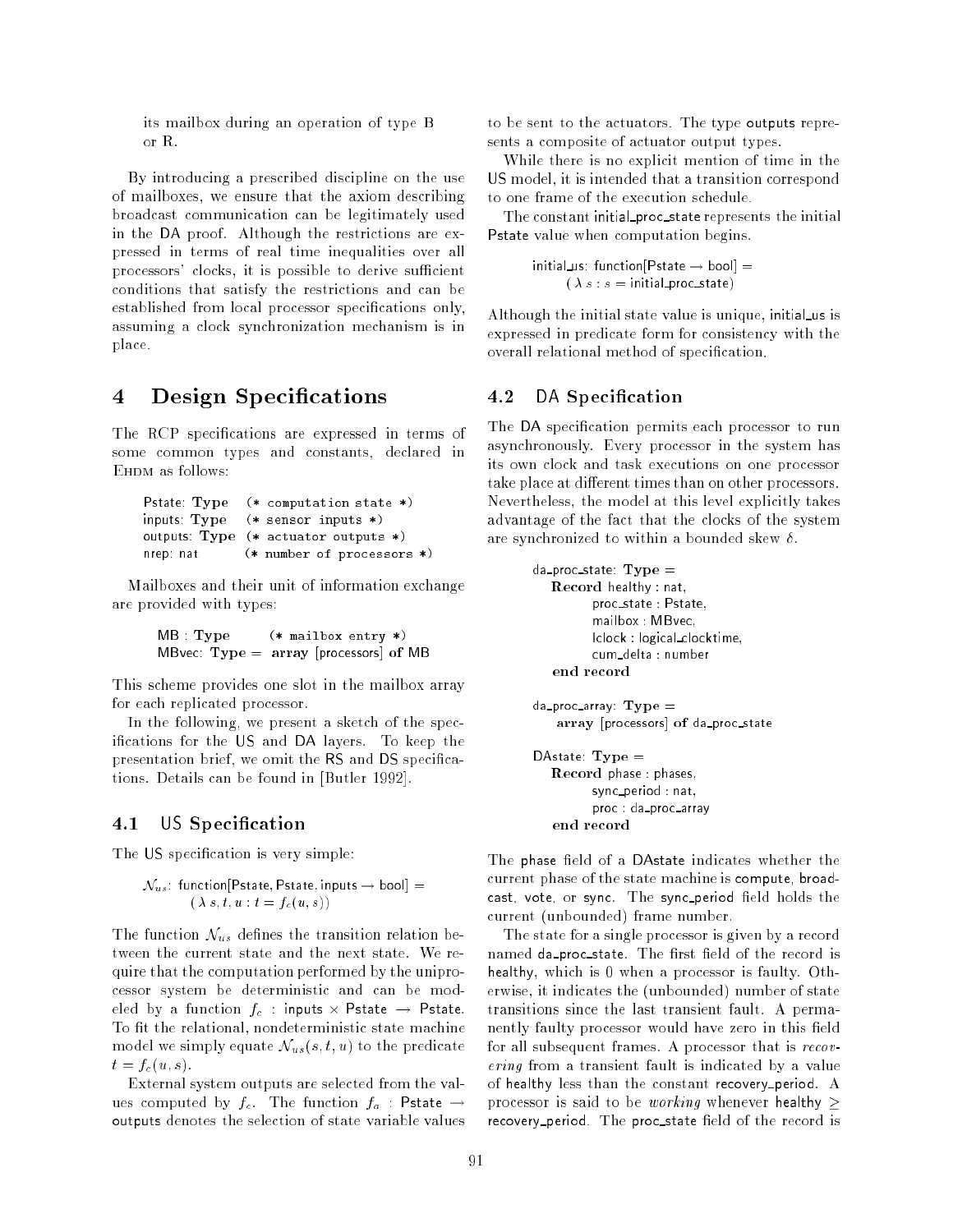

clock time (T)

Figure 4: Relationship between  $c_p$  and dart.

the computation state of the processor. The mailbox field of the record denotes the incoming mailbox mechanism on each processor.

The Iclock field of a DAstate stores the current value of the processor's local clock. The realtime corresponding to this clock time can be found through use of the auxiliary function da\_rt.

```
da_rt: function[DAstate, processors,
            logical_{\rm}clocktime \rightarrow realtime] =
   (\lambda da, p, T : c_p(T + da) \text{proc}(p).cum\_delta)
```
This function corresponds to the rt function of the clock synchronization theory. Thus,  $\textsf{da} \textsf{-rt}(s, p, T)$ yields the real time corresponding to processor <sup>p</sup>'s synchronized clock. Given a clock time  $T$  in the current frame (s. sync\_period), da\_rt returns the real-time at which processor  $p$ 's clock reads  $T$ . The current value of the cumulative correction is stored in the field cum delta.

Every frame the clock synchronization algorithm is executed, and an adjustment given by the Corr function of the clock synchronization theory is added to cum delta. Figure 4 illustrates the relationship among  $c_p$ , da\_rt, and cum\_delta.

The specification of time-critical behavior in the DA model is accomplished using the date function. For example, the broadcast received function is expressed in terms of da\_rt:

```
broadcast received:
function [DAstate, DAstate, processors \rightarrow bool] =
       (\lambda s, t, q : (\forall p :(s.\text{proc}(p).\text{healthy} > 0)\wedge da \mathsf{rt}(s, p, s.\mathsf{proc}(p).lclock)
                   + max_comm_delay
             \leq da_rt(t, q, t.proc(q).lclock))
          \supset t.\text{proc}(q).mailbox(p) =s.proc(p).mailbox(p)))
```

```
\mathcal{N}_{da} function [DAstate, DAstate,
                   inputs \rightarrow bool] =(\lambda s, t, u :enough_hardware(t)\wedge t.phase = next_phase(s.phase)
       \wedge ( \forall i : if s.phase = sync
              then \mathcal{N}_{da}(s, t, i)else t.\text{proc}(i).healthy =
                          s.proc(i).healthy
                    \wedge t.proc(i).cum_delta =
                          s.\textsf{proc}(i).cum delta
                    \wedge t.sync_period =s.sync_period
                    \wedge (nonfaulty clock(i,
                             s.sync_period) \supsetclock advanced(s.proc(i).lclock,
                                      t.\text{proc}(i).lclock,
                                      duration(s.phase))
                          \wedge (s.phase = compute \supset\mathcal{N}_{da}(s, t, u, i)\wedge (s.phase = broadcast \supset\mathcal{N}_{da}(s, t, t)\wedge (s.phase = vote \supsetN_{da}(s, t, t))
```
end if))

Figure 5: DA transition relation.

Thus, the data in the incoming bin  $p$  on processor  $q$  is defined to be equal to the value broadcast by p, s.proc(p).mailbox(p), only when the real time on the receiving end, da\_rt(t, q, t.proc(q).lclock), is greater than the real time at which the send was initiated, da\_rt(s, p, s.proc(p).lclock), plus max\_comm\_delay. This specification anticipates the design of a communications system that can deliver a message within max comm delay units of time.

In the DA level there is no single transition that covers the entire frame. There is only a phase-based state transition relation,  $\mathcal{N}_{da}$ , shown in figure 5 Note that the transition to a new state is only valid when enough\_hardware holds in the next state:

```
enough_hardware:
   function[DAstate \rightarrow bool] =
      (\lambda t : maj_working(t) \wedgeenough clocks(t,sync\_period))
```
The transition relation  $\mathcal{N}_{da}$  is defined in terms of four subrelations (not shown):  ${\cal N}_{da}^c$ ,  ${\cal N}_{da}^b$ ,  ${\cal N}_{da}^v$  and  ${\cal N}_{da}^s$ , each of which applies to a particular phase type.

As defined by the compute phase relation  ${\cal N}_{da}^c,$ the proc\_state field is updated with the results of task computation,  $f_c(u, s.\text{proc}(i)).$ proc\_state), and the mailbox is loaded with the subset of these results to be broadcast. Note that each nonfaulty replicated processor is required to behave deterministically with respect to task computation; in particular,  $f_c$  is the same computation function as specified in the US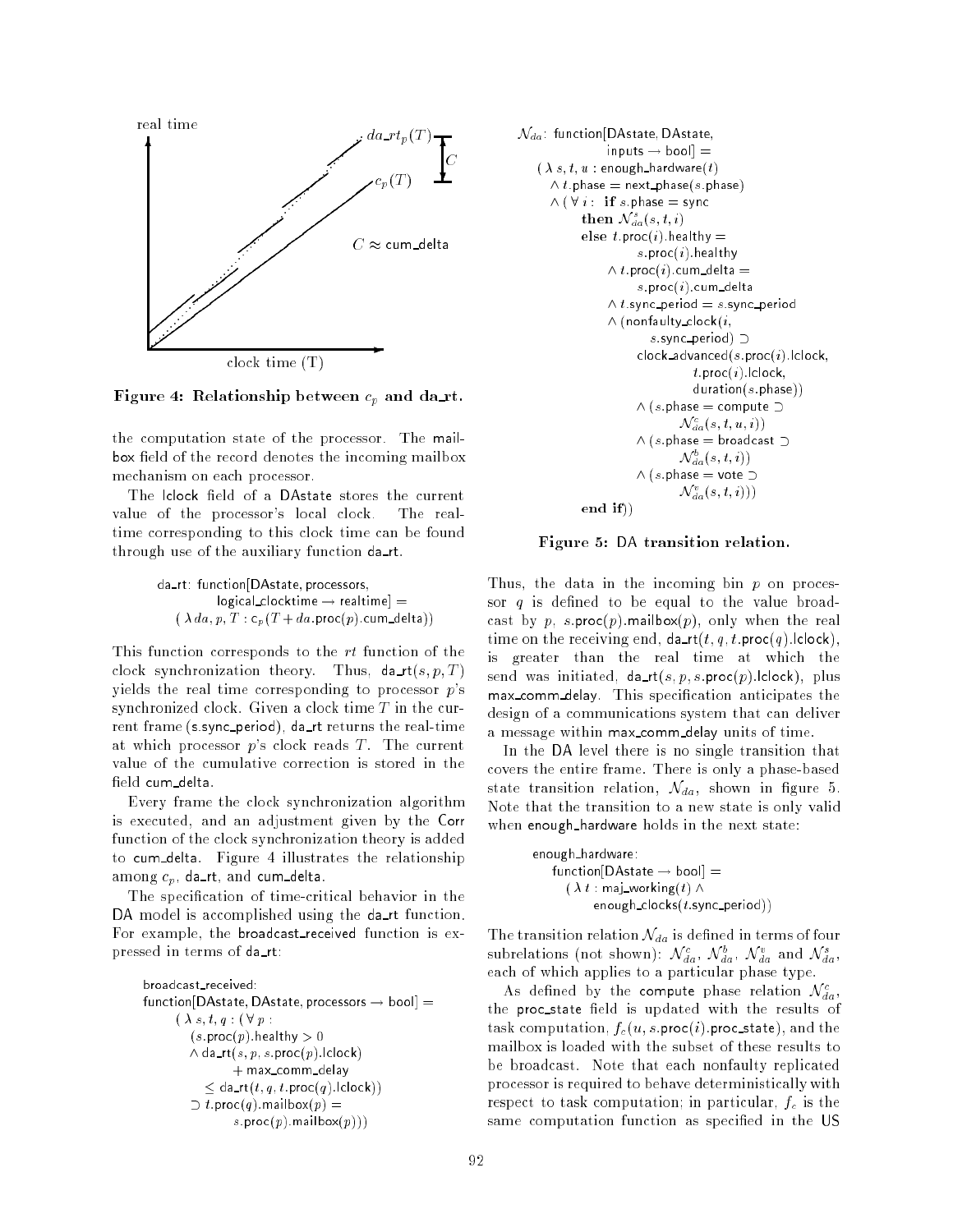layer. Moreover, the local clock time is changed in the new state. This is accomplished by the predicate clock advanced, which is not based on <sup>a</sup> simple incrementation operation because the number of clock cycles consumed by an instruction stream will exhibit a small amount of variation on real processors. The function clock advanced accounts for this variability, meaning the start of the next phase is not wholly determined by the start time of the current phase.

clock advanced: function[logical clocktime; logical clocktime; number  $\rightarrow$  bool]  $=$  $(\lambda X, Y, D : X + D * (1 - \nu) \leq Y \wedge$  $Y \leq X + D * (1 + \nu)$ 

 $\nu$  represents the maximum rate at which one processor's execution time over a phase can vary from the nominal amount given by the duration function.  $\nu$  is intended to be a nonnegative fractional value,  $0 \leq \nu < 1$ . The nominal amount of time spent in each phase is specied by a function named duration:

```
duration: function[phases \rightarrow logical clocktime]
```
The predicate initial da puts forth the conditions for a valid initial state. The initial phase is set to compute and the initial sync period is set to zero. Each element of the DA state array has its healthy field equal to recovery period and its proc\_state field equal to initial proc\_state.

```
initial da: function [DAstate \rightarrow bool] =
(\lambda s : s.\mathsf{phase} = \mathsf{compute} \wedges sync period = 0 \wedge(\forall i : s.\text{proc}(i). \text{health}y = \text{recovery-period} \wedges.proc(i).proc_state = initial proc_state \wedges.proc(i).cum_delta = 0 \wedges.proc(i).lclock = 0 \wedgenonfaulty_clock(i, 0)))
```
By initializing the healthy fields to the constant recovery period we are starting the system with all processors *working*. Note that the mailbox fields are not initialized; any mailbox values can appear in a valid initial DAstate.

# 5 Summary of System Proof

Figure 6 shows the complete state machine hierarchy and the relationships of transitions within the aggregate model. By performing three layer-to-layer state machine implementation proofs, the states of DA, the lowest layer, are shown to correctly map to those of US, the highest layer. This means that any implementation satisfying the DA specification will



Figure 6: RCP state machine and proof hierarchy.

likewise satisfy US under our chosen interpretation, which is given by a functional composition:

#### $DA$ map  $\circ$   $DS$ map  $\circ$   $RS$ map

#### 5.1 Overall Hierarchy

The two theorems required to establish that RS implements US are the following.

RS frame commutes: Theorem reachable(s)  $\land \mathcal{N}_{rs}(s, t, u) \supset$  $\mathcal{N}_{us}$  (RSmap(s), RSmap(t), u)

RS initial maps: Theorem initial  $rs(s)$   $\supset$  initial us(RSmap(s))

The theorem RS frame commutes shows that a successive pair of reachable RS states can be mapped by RSmap into a successive pair of US states (upper tier of figure 6 commutes). The theorem RS initial maps shows that an initial RS state can be mapped into an initial US state.

To establish that DS implements RS, the following formulas must be proved.

```
DS frame commutes: Theorem
       s.phase = compute \wedge frame \mathsf{N}_-ds(s, t, u) \supset\mathcal{N}_{rs}(\mathsf{DSmap}(s),\mathsf{DSmap}(t),u)
```
DS initial maps: Theorem initial  $ds(s) \supset$  initial rs(DSmap(s))

Note that DS transitions have finer granularity than RS transitions: one per phase (four per frame). Therefore, to follow the proof paradigm, we must consider only DS states found at the beginning of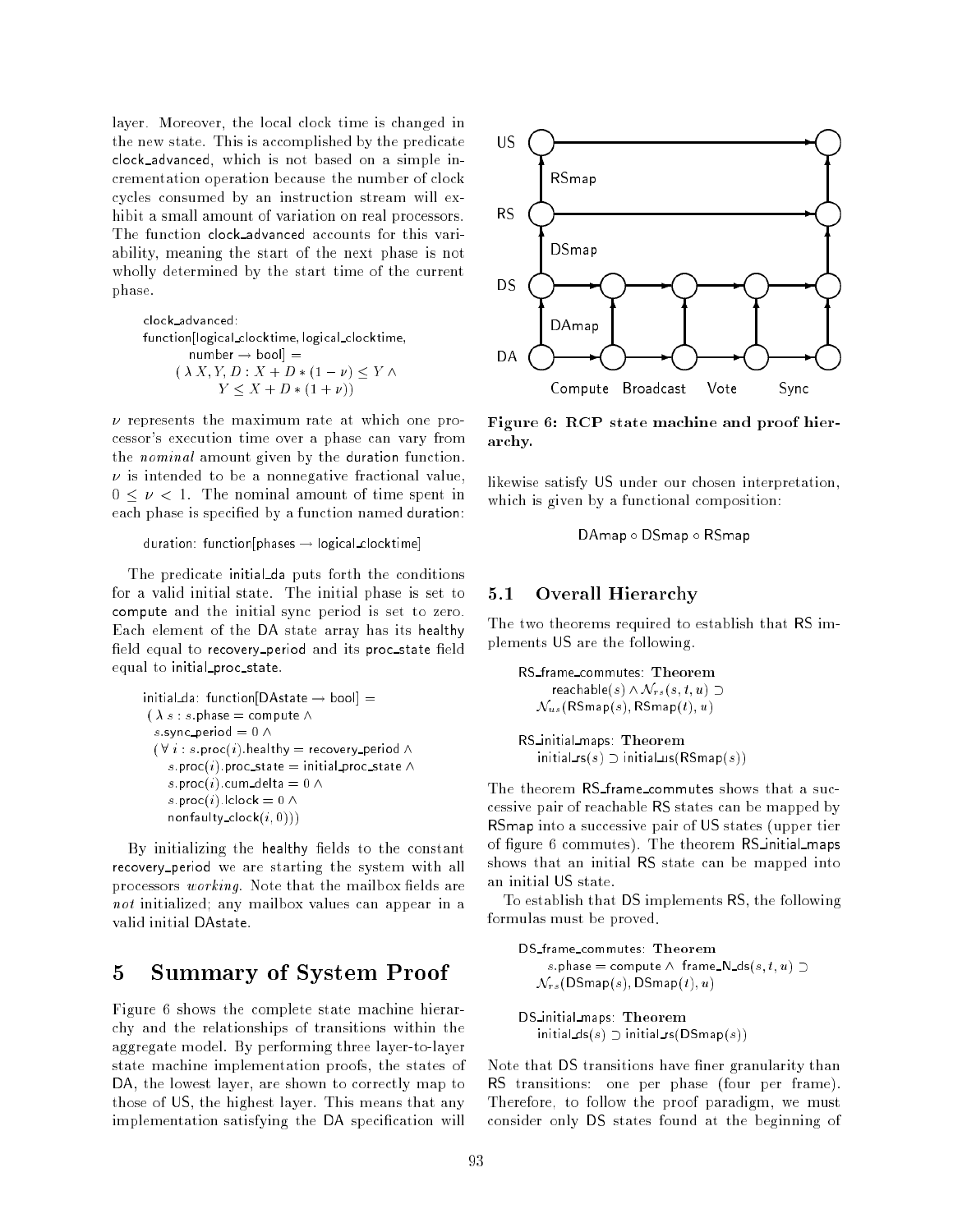each frame, namely those whose phase is compute. frame <sup>N</sup> ds is a predicate that composes four sequential phase transitions using  $\mathcal{N}_{ds}$ .

```
frame_N_ds: function[DSstate, DSstate,
                             inputs \rightarrow bool] =
      (\; \lambda \; s, t, u : (\; \exists \; x, y, z :\mathcal{N}_{ds}(s,x,\textit{\textbf{u}}) \wedge \mathcal{N}_{ds}(x,\textit{\textbf{y}},\textit{\textbf{u}}) \wedge\mathcal{N}_{ds}(y, z, u) \wedge \mathcal{N}_{ds}(z, t, u))
```
Using this device, we can show that the second tier of figure 6 commutes.

Finally, to establish that DA implements DS, the following formulas must be proved:

```
phase commutes: Theorem
       reachable(s) \wedge \mathcal{N}_{da}(s, t, u) \supset\mathcal{N}_{ds}(\mathsf{DAmap}(s),\mathsf{DAmap}(t),u)
```

```
DA initial maps: Theorem
  initial da(s) \supset initial ds(DAmap(s))
```
Since DA and DS transitions are both one per phase, the proof is completed by showing that each of the four lower cells of figure 6 commutes.

### 5.2 DA Layer Proof

We provide a brief sketch of the key parts of the DA to DS proof. First, note that the two specifications are very similar in structure. The primary difference is that the DS specification lacks all features related to clock time and real time. A DSstate structure is similar to a DAstate, lacking only the lclock, cum\_delta, and sync\_period fields. Thus, in the DA to DS mapping function, these fields are not mapped  $(i.e., are abstracted away)$  and all of the other fields are mapped identically.

Additionally, the DS transition relation is very similar to  $\mathcal{N}_{da}$ :

```
\mathcal{N}_{ds} function[DSstate, DSstate,
                    inputs \rightarrow bool =
    (\lambda s, t, u : \text{maj}_\text{working}(t))\wedge t.phase = next_phase(s.phase)
           \wedge ( \forall i :
                 if s phase = sync
                  then N_{ds}(s, t, i)else t.\text{proc}(i).healthy =
                            s.proc(i).healthy
                        \wedge (s.phase = compute \supset\mathcal{N}_{ds}(s,t,u,i)\wedge (s.phase = broadcast \supset\mathcal{N}_{ds}(s, t, t))\wedge (s.phase = vote \supset\mathcal{N}_{ds}(s,t,i) )
              end if))
```
The phase\_commutes theorem must be shown to hold for all four phases. Thus, the proof is decomposed into four separate cases, each of which is handled by a lemma of the form:

phase.com.X: Lemma  
s-phase = 
$$
X \land \mathcal{N}_{da}(s, t, u) \supset \mathcal{N}_{ds}(\text{DAmap}(s), \text{DAmap}(t), u)
$$

where  $\mathcal X$  is any one of {compute, broadcast, vote, sync}. The proof of this theorem requires the expansion of the  $\mathcal{N}_{da}$  relation and showing that the resulting formula logically implies  $\mathcal{N}_{ds}$ (DAmap(s), DAmap(t), u).

The proof of each lemma phase\_com  $\mathcal X$  is facilitated by using a common, general scheme for each phase that further decomposes the proof by means of four subordinate lemmas. The general form of these lemmas is as follows:

**Lemma 1:** s.phase = 
$$
X \wedge N_{da}(s, t, u) \supset
$$
  
 $(\forall i : N_{da}^X(s, t, i))$ 

**Lemma 2:** s.phase  $=$   $\lambda \wedge N_{da}(s, t, t) \supset$  $\mathcal{N}_{ds}$  (DAmap(s), DAmap(t), t)

**Lemma 3:** ss. phase  $= \mathcal{X} \wedge$ DS.maj working $(tt) \wedge$  $(\forall i: \mathcal{N}_{ds}(ss,tt,i))$  $\mathcal{N}_{ds}(ss,tt,u)$ 

**Lemma 4:** s.phase =  $\mathcal{X} \wedge \mathcal{N}_{da}(s, t, u)$ DS.maj\_working( $D$ Amap $(t)$ )

A few differences exist among the lemmas for the four phases, but they adhere to this scheme fairly closely. The phase\_com  $\mathcal X$  lemma follows by chaining the four lemmas together:

 $\mathcal{N}_{da}(s,t,u) \supset (\forall i : \mathcal{N}_{da}(s,t,i)) \supset$  $(\forall i: \mathcal{N}_{ds}(\textsf{UAmap}(s),\textsf{UAmap}(t),i)) \supseteq$  $\mathcal{N}_{ds}(\mathsf{DAmap}(s), \mathsf{DAmap}(t), u)$ 

In three of the four cases above, proofs for the lemmas are elementary. The proof of Lemma 1 follows directly from the definition of  ${\cal N}_{da}$ . Lemma 3 follows directly from the definition of  $\mathcal{N}_{ds}$ . Lemma 4 follows from the definition of  $\mathcal{N}_{da}$ , enough hardware, and the basic mapping lemmas.

Furthermore, for three of the four phases, the proof of Lemma 2 is straightforward. For all but the broadcast phase, Lemma 2 follows from the definition of  ${\cal N}_{ds}\,,\,{\cal N}_{da}\,,\,{\rm and}\,\,{\rm one}$  basic mapping lemmas.

However, in the broadcast phase, Lemma 2 from the scheme above, which is named com\_broadcast\_2, is a much deeper theorem. The broadcast phase is where the effects of asynchrony are felt: we must show that interprocessor communications are properly received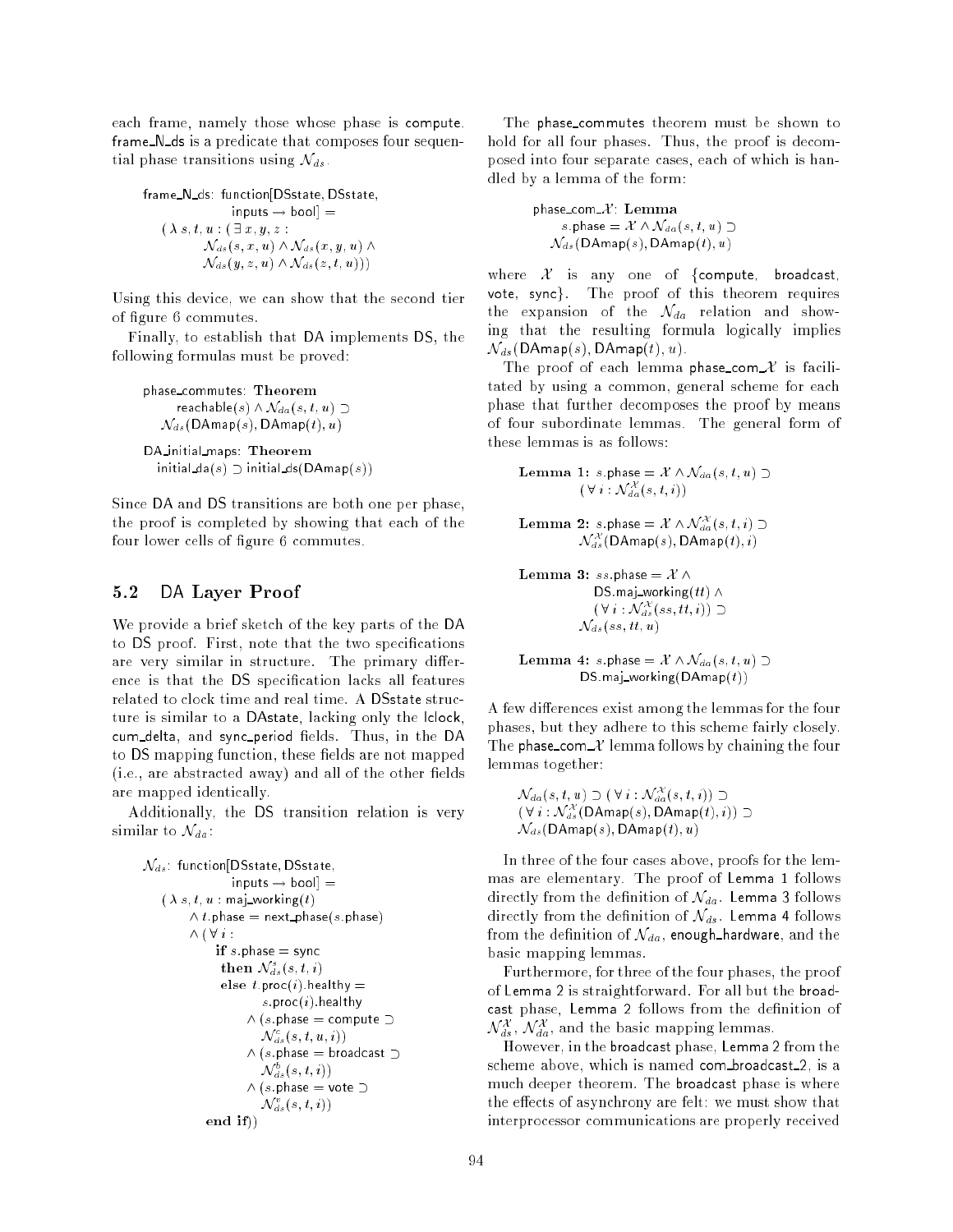in the presence of asynchronously operating processors. Without clock synchronization we would be unable to assert that broadcast data is received. Hence the need to invoke clock synchronization theory and its attendant reasoning over inequalities of time.

The lemma com broadcast<sub>2</sub> deals with the main difference between the DA level and the DS level—the timing constraint in the function broadcast received. The timing constraint

da  $\mathsf{rt}(s, p, s.\mathsf{proc}(p).lclock) + \mathsf{max\_comm\_delay} \leq$  $d$ a rt $(t, q, t.$ proc $(q)$ .lclock)

must be satisfied to show that the DS level analog of broadcast received holds. <sup>A</sup> key lemma relating real times on two processors is instrumental for this purpose:

ELT: Lemma  
\n
$$
T_2 ≥ T_1 + bb ∧ (T_1 ≥ T^0)
$$
\n∧ (bb ≥ T<sup>0</sup>) ∧ T<sub>2</sub> ∈ R<sup>(sp)</sup> ∧ T<sub>1</sub> ∈ R<sup>(sp)</sup>  
\n∧ nonfaulty.close(r, sp)  
\n∧ nonfaulty.close(r, sp)  
\n∧ enough-clocks(sp)  
\n⇒ rt<sub>p</sub><sup>(sp)</sup>(T<sub>2</sub>) ≥  
\nr t<sub>g</sub><sup>(sp)</sup>(T<sub>1</sub>) + (1 −  $\frac{\rho}{2}$ ) \* |bb| − δ

This lemma establishes an important property of timed events in the presence of a fault-tolerant clock synchronization algorithm. Suppose that on processor q an event occurs at  $T1$  according to its own clock and another event occurs on processor  $p$  at time  $T2$ according to its own clock. Then, assuming that the clock times fall within the current frame and enough clocks are nonfaulty, then the following is true about the real times of the events:

 $\overline{\phantom{a}}$ 

$$
rt_p^{(\text{SP})}(T_2) \ge rt_q^{(\text{SP})}(T_1) + (1 - \frac{\rho}{2}) * |\text{bb}| - \delta
$$

where  $\mathsf{bb} = T_2 - T_1$ ,  $T_1 = s.\mathsf{proc}(p).$ lclock, and  $T_2 =$ t.proc $(q)$ .lclock.

If we apply this lemma to the broadcast phase, letting T1 be the time that the sender loads his outgoing mailbox bin and T2 be the earliest time that the receivers can read their mailboxes (i.e., at the start of the vote phase), we know that these events are separated in time by more than  $(1-\frac{\rho}{2})*|bb|-\delta$ . By choosing the value bb = duration(broadcast) in such a way that this real time quantity exceeds max comm delay, accounting for  $\nu$  variation as well, we can prove that all broadcast messages are properly received.

### 5.3 Proof Mechanization

All proofs sketched above as well as the other RCP proofs have been carried out with the assistance of EHDM [Butler 1992]. Although the first phase of this

work was accomplished without the use of an automated theorem prover [Di Vito 1990], we found the use of EHDM beneficial to this second phase of work for several reasons.

- Increasingly detailed specications emerge in the lower level models.
- The strict nearest of the Ehdmal and International contract use of the Ehdm to elaborate the design more carefully.
- Most proofs are not very deep but contain substantial detail. Without a mechanical proof checker, it would be far too easy to overlook a flaw in the proofs.
- The proof support environment of Ehdm assures us that our proof chains are complete and we have not overlooked some unproved lemmas.
- The decision procedures for linear arithmetic and propositional calculus relieved us of the need to reduce many formulas to primitive axioms of arithmetic. Especially useful was EHDM's reasoning ability for inequalities.

## 6

We have described a formalization of the synchronizing aspects of a reliable computing platform (RCP). The top level specification is extremely general and should serve as a model for many fault-tolerant system designs. The successive refinements in the lower levels of abstraction introduce, first, processor replication and voting, second, interprocess communication by use of dedicated mailboxes, and finally, the asynchrony due to separate clocks in the system.

Key features of the overall RCP work completed during Phase 2 and improvements over the results of Phase 1 include the following.

- Specication of redundancy management and transient fault recovery are based on a very general model of fault-tolerant computing similar to one proposed by Rushby [Rushby 1991, Rushby 1992], but using a frame-based rather than task-based granularity of synchronization.
- species and the assembly designed as a second property of the asymptotic design and asymptotic design and a second property of the second property of the second property of the second second and a second second second seco uses modeling techniques based on a timeextended state machine approach. This method allows us to build on previous work that formalized clock synchronization mechanisms and their properties.
- Formulation of the RCP specications is based on a straightforward fault model, providing a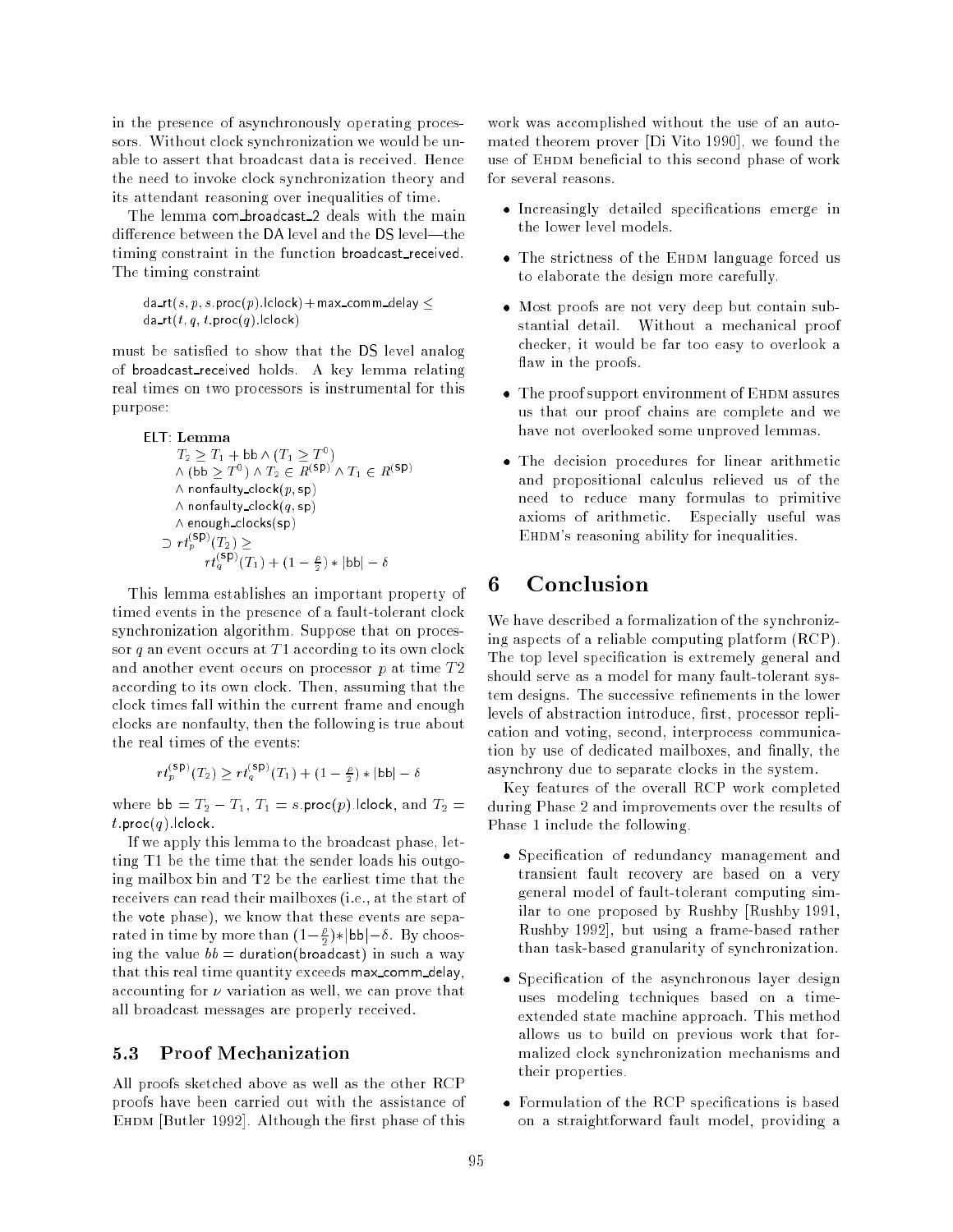clean interface to the realm of probabilistic reliability models. It is only necessary to determine the probability of having a majority of working processors and a two-thirds majority of nonfaulty clocks.

- A four-layer tier of specications has been completely proved to the standards of rigor of the EHDM mechanical proof system. The full set of proofs can be run on a Sun SPARCstation in less than one hour.
- Important constraints on lower level design and implementation constructs have been identified and investigated.

Based on the results obtained thus far, work will continue to a Phase 3 effort, which will concentrate on completing design formalizations and develop the techniques needed to produce verified implementations of RCP architectures.

# Acknowledgements

The authors would like to acknowledge the many helpful suggestions given by Dr. John Rushby of SRI International. His suggestions during the early phases of model formulation and decomposition lead to a signicantly more manageable proof activity. We are also grateful to John and Sam Owre for the timely assistance given in the use of the EHDM system. We are likewise grateful to Paul Miner of NASA Langley for his careful review of our work. This research was supported (in part) by the National Aeronautics and Space Administration under Contract No. NAS1-19341.

## References

- [Bevier 1991] William R. Bevier and William D. Young. The proof of correctness of a fault-tolerant circuit design. In Second IFIP Conference on Dependable Computing For Critical Applications, pages 107-114, Tucson, Arizona, February 1991.
- [Butler 1991] Ricky W. Butler, James L. Caldwell, and Ben L. Di Vito. Design strategy for a formally verified reliable computing platform. In  $6th$  Annual Conference on Computer Assurance (COM-PASS 91), Gaithersburg, MD, June 1991.
- [Butler 1992] Ricky W. Butler and Ben L. Di Vito. Formal design and verification of a reliable computing platform for real-time control (phase 2 results). NASA Technical Memorandum 104196, January 1992.
- [Di Vito 1990] Ben L. Di Vito, Ricky W. Butler, and James L. Caldwell, II. Formal design and verification of a reliable computing platform for real-time control (phase 1 results). NASA Technical Memorandum 102716, October 1990.
- [Di Vito 1992] Ben L. Di Vito, Ricky W. Butler, and James L. Caldwell. High level design proof of a reliable computing platform. In Dependable Computing for Critical Applications 2, Dependable Computing and Fault-Tolerant Systems, pages 279-306. Springer Verlag, Wien New York, 1992. Also presented at 2nd IFIP Working Conference on Dependable Computing for Critical Applications, Tucson, AZ, Feb.  $18{-}20$ , 1991, pp. 124-136.
- [Goldberg 1984] Jack Goldberg et al. Development and analysis of the software implemented faulttolerance (SIFT) computer. NASA Contractor Report 172146, 1984.
- [Hopkins 1978] Albert L. Hopkins, Jr., T. Basil Smith, III, and Jaynarayan H. Lala.  $FTMP \rightharpoonup$ A highly reliable fault-tolerant multiprocessor for aircraft. Proceedings of the IEEE,  $66(10):1221-$ 1239, October 1978.
- [Kopetz 1989] H. Kopetz, A. Damm, C. Koza, M. Mulazzani, W. Schwabl, C. Senft, and R. Zainlinger. Distributed fault-tolerant real-time systems: The Mars approach. IEEE Micro,  $9.25-40$ , February 1989.
- [Lala 1986] Jaynarayan H. Lala, L. S. Alger, R. J. Gauthier, and M. J. Dzwonczyk. A Fault-Tolerant Processor to meet rigorous failure requirements. Technical Report CSDL-P-2705, Charles Stark Draper Lab., Inc., July 1986.
- [Lamport 1982] Leslie Lamport, Robert Shostak, and Marshall Pease. The Byzantine Generals problem. ACM Transactions on Programming Languages and Systems,  $4(3):382-401$ , July 1982.
- [Lamport 1985] Leslie Lamport and P. M. Melliar-Smith. Synchronizing clocks in the presence of faults. Journal of the  $ACM$ ,  $32(1):52-78$ , January 1985.
- [Mancini 1988] L. V. Mancini and G. Pappalardo. Towards a theory of replicated processing. In Lecture Notes in Computer Science, volume 331, pages 175-192. Springer Verlag, 1988.
- [Moser 1987] Louise Moser, Michael Melliar-Smith, and Richard Schwartz. Design verication of